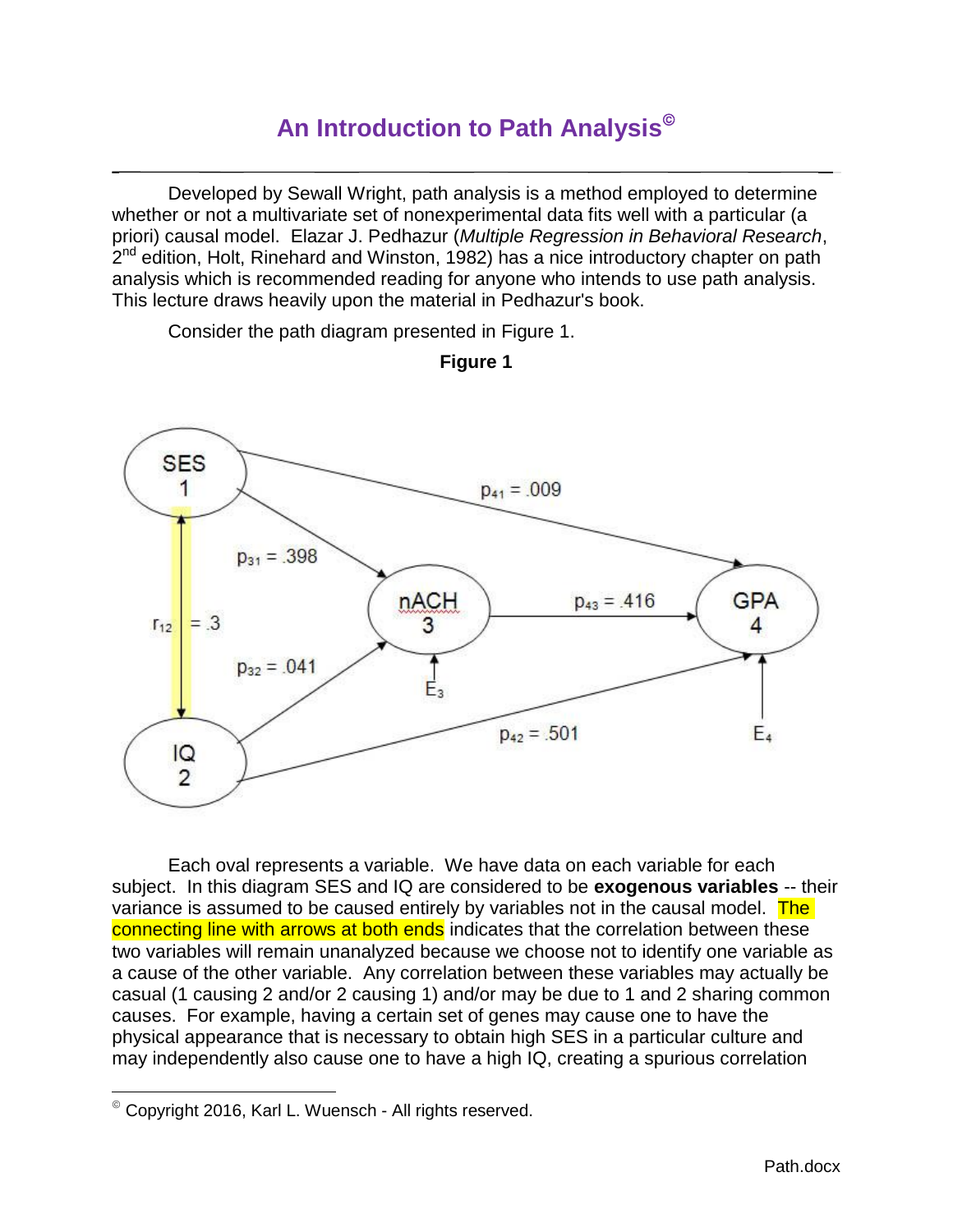between 1 and 2 that is totally due to their sharing a common cause, with no causal relationship between 1 and 2. Alternatively, some genes may cause only the physical appearance necessary to obtain high SES and high SES may cause high IQ (more money allows you to eat well, be healthy, afford good schools, etc., which raises your IQ). Alternatively, the genes may cause only elevated IQ, and high IQ causes one to socially advance to high SES. In this model we have chosen not to decide among these alternatives.

GPA and nAch are **endogenous variables** in this model -- their variance is considered to be explained in part by other variables in the model. Paths drawn to endogenous variables are directional (arrowhead on one end only). Variance in GPA is theorized to result from variance in SES, IQ, nAch, and extraneous (not in the model) sources. The influence of these extraneous variables is indicated by the arrow from  $E_{Y}$ . Variance in nAch is theorized to be caused by variance in SES, IQ, and extraneous sources.

Please note that the path to an endogenous variable must be unidirectional in path analysis. Were we to decide that not only does high SES cause high nAch but that also high nAch causes high SES, we could not use path analysis.

For each path to an endogenous variable we shall compute a path coefficient, *p ij*,

where "i" indicates the effect and "j" the cause. If we square a path coefficient we get the proportion of the affected variable's variance that is caused by the causal variable. The coefficient may be positive (increasing the causal variable causes increases in the dependent variable if all other causal variables are held constant) or negative (increasing causal variable decreases dependent variable).

A path analysis can be conducted as **a hierarchical (sequential) multiple regression analysis**. For each endogenous variable we shall conduct a multiple regression analysis predicting that variable (Y) from all other variables which are hypothesized to have direct effects on Y. We do not include in this multiple regression any variables which are hypothesized to affect Y only indirectly (through one or more intervening variables). The beta weights from these multiple regressions are the path coefficients shown in the typical figures that are used to display the results of a path analysis.

Consider these data from Pedhazur:

|            | IQ   | nAch | GPA  |
|------------|------|------|------|
| <b>SES</b> | .300 | .410 | .330 |
| IQ         |      | .160 | .570 |
| nAch       |      |      | .500 |

For our analysis, let us make one change in Figure 1: Make IQ an endogenous variable, with SES a cause of variance in IQ (make unidirectional arrow from SES to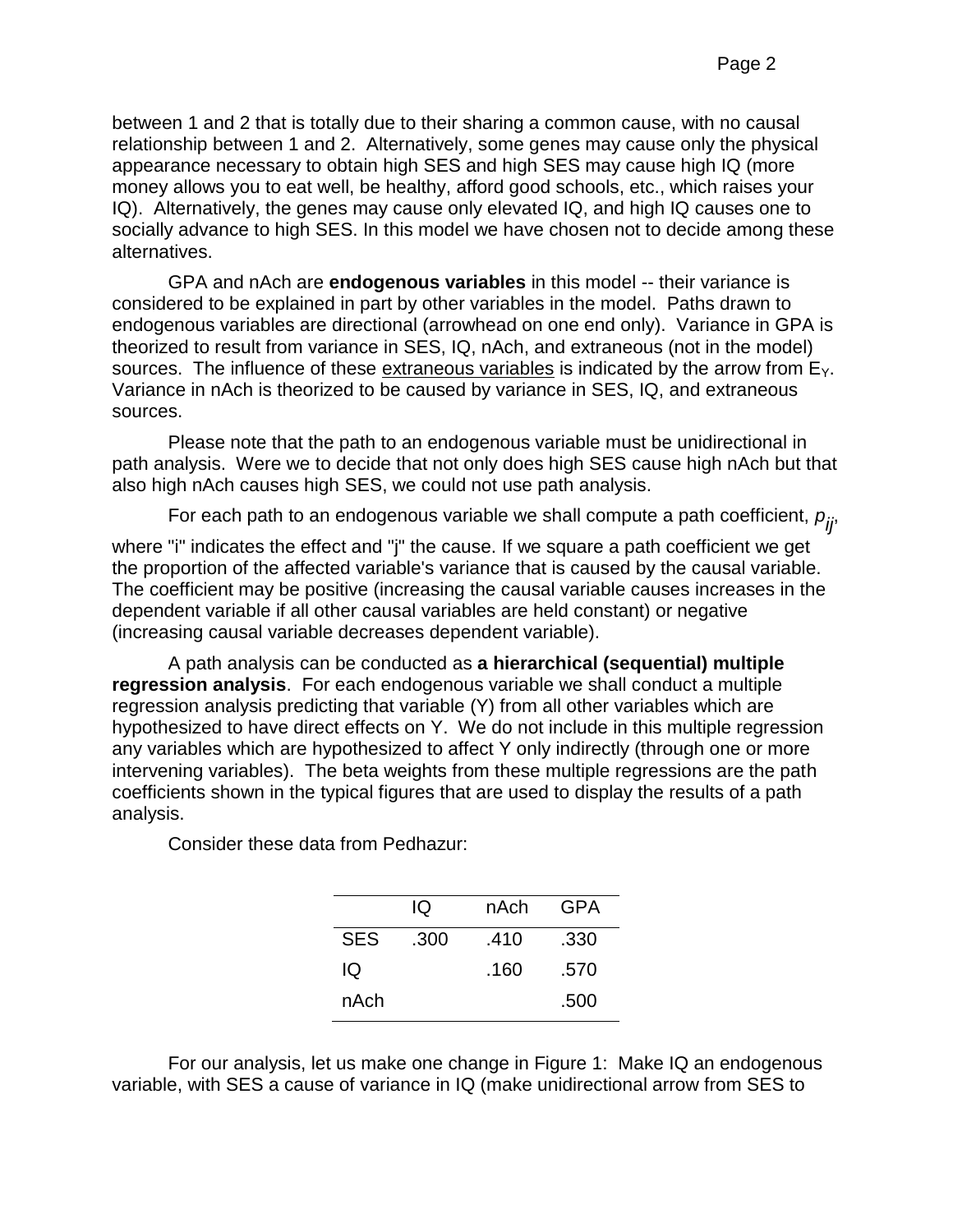IQ). Our revised model is illustrated in Figure 1A, to which I have added the path coefficients computed below.



**Figure 1A**

Obtain and run Path-1.sas from my **SAS Programs** page. Here is the code that produced the coefficients for the model in the figure above:

```
PROC REG;
```

```
Figure 1 GPA: MODEL GPA = SES IQ NACH;
Figure_1\_nACH: MODEL NACH = SES IQ;
```

| <b>Parameter Estimates for Predicting GPA</b> |    |                                     |                                 |         |         |
|-----------------------------------------------|----|-------------------------------------|---------------------------------|---------|---------|
| Variable                                      | DF | <b>Parameter</b><br><b>Estimate</b> | <b>Standard</b><br><b>Error</b> | t Value | Pr >  t |
| <b>SES</b>                                    |    | 0.00919                             | 0.11881                         | 0.08    | 0.9387  |
| IQ                                            | 1  | 0.50066                             | 0.10978                         | 4.56    | < .0001 |
| <b>NACH</b>                                   | 1  | 0.41613                             | 0.11481                         | 3.62    | 0.0007  |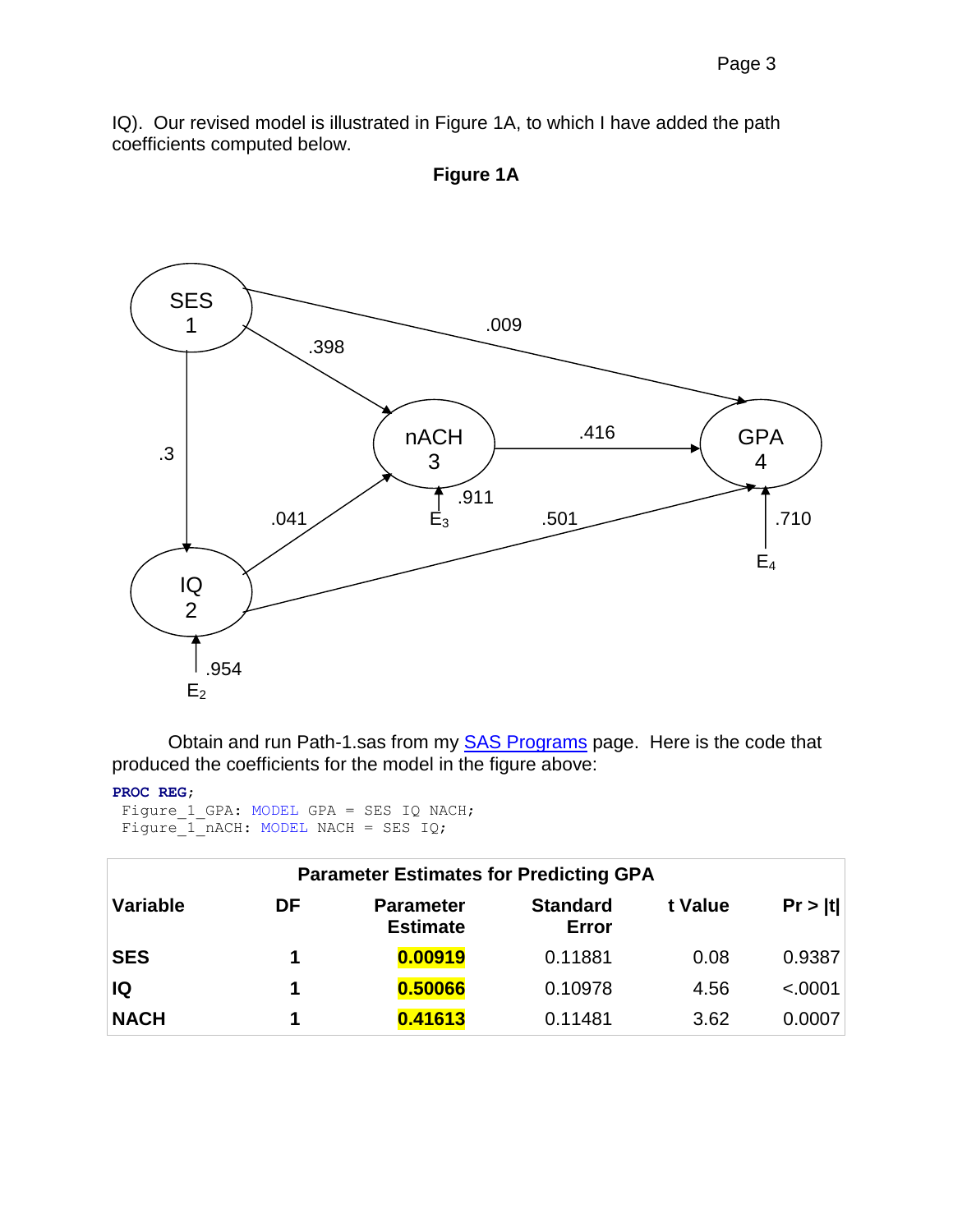Our diagram indicates that GPA is directly affected by SES, IQ, and nAch. We regress GPA on these three causal variables and obtain  $R^2$ <sub>4.123</sub> = .49647,  $\beta$ <sub>41.23</sub> =  $p_{41}$  = .009, *42.13* = *p<sup>42</sup>* = .501, and *43.12* = *p<sup>43</sup>* = .416.

**R-Square 0.4965**

The path coefficient from extraneous variables is  $\sqrt{1-R_{4.123}^2} = \sqrt{1-.49647} = .710$ .

We see that GPA is directly affected by IQ, nAch, and extraneous variables much more than by SES, but we must not forget that SES also has indirect effects (through IQ & nAch) upon GPA. We shall separate direct from indirect effects later.

| <b>Parameter Estimates for Predicting nAch</b> |    |                                     |                                 |         |         |
|------------------------------------------------|----|-------------------------------------|---------------------------------|---------|---------|
| <b>Variable</b>                                | DF | <b>Parameter</b><br><b>Estimate</b> | <b>Standard</b><br><b>Error</b> | t Value | Pr >  t |
| <b>SES</b>                                     |    | 0.39780                             | 0.13934                         | 2.85    | 0.0064  |
| IQ                                             |    | 0.04066                             | 0.13934                         | 0.29    | 0.7717  |

Achievement motivation is affected by both SES and IQ in our model, and these causes are correlated with one another. We regress nAch on these two causal variables and obtain  $R^2_{3.12}$  = .1696,  $\beta_{31.2}$  =  $p_{31}$  = .398, and  $\beta_{32.1}$  =  $p_{32}$  = .041.

| <b>R-Square</b> | 0.1696 |
|-----------------|--------|
|                 |        |

The path coefficient from  $E_3$  to nAch is  $\sqrt{1\!-\!R_{3.12}^2}=\sqrt{1\!-\!0.1696}$  = .911.

We see that nAch is more strongly caused by SES than by IQ, and that extraneous variables exert great influence.

Now consider the path to IQ from SES. Since there is only one predictor variable in this model, the path coefficient is the simple (zero-order) *r* between IQ and SES, which is .300. This would also be the case if the Y variable were theorized to be affected by two independent causes (see Figure 2, in which our model theorizes that the correlation between 1 and 2 equals 0).

The path coefficient from extraneous variables to IQ is the residual of the SES-IQ correlation,  $\sqrt{1-r_{2.1}^2} = \sqrt{1-.09} = .954$ .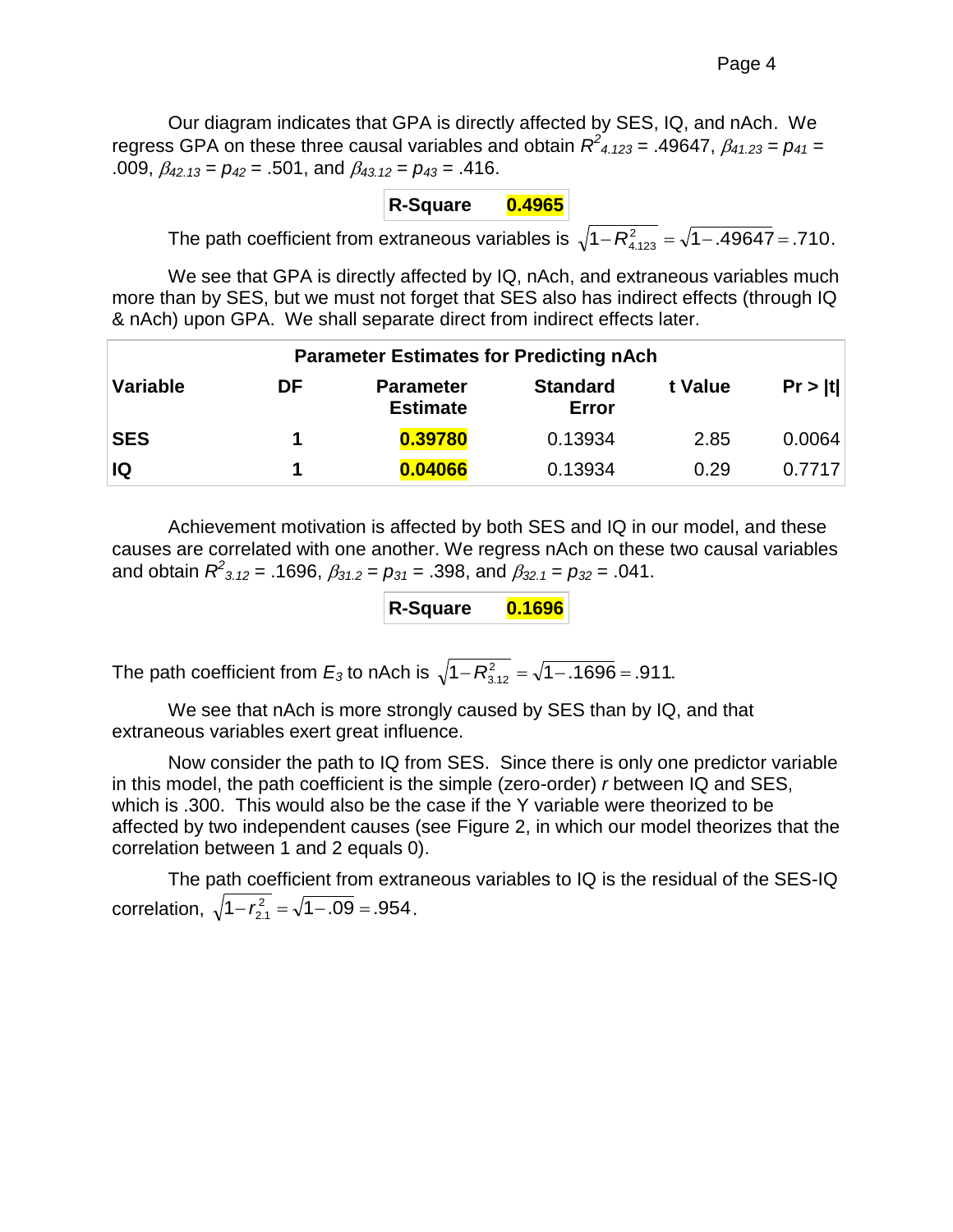



Note that the program contains the correlation matrix from Pedhazur. I decided to use an *N* of 50, but did not enter means and standard deviations for the variables, so the parameter estimates that SAS produces are standardized (the slope is a beta).

# **Decomposing Correlations**

The correlation between two variables may be decomposed into four components:

- 1. the **direct effect** of X on Y,
- 2. the **indirect effect** of X (through an intervening variable) on Y,
- 3. **an unanalyzed component** due to our not knowing the direction of causation for a path, and
- 4. a **spurious component** due to X and Y each being caused by some third variable or set of variables in the model.

Consider first the correlations among the variables in **Figure 1**.

**The correlation between SES and IQ,** *r12*, will be **unanalyzed** because of the bi-directional path between the two variables.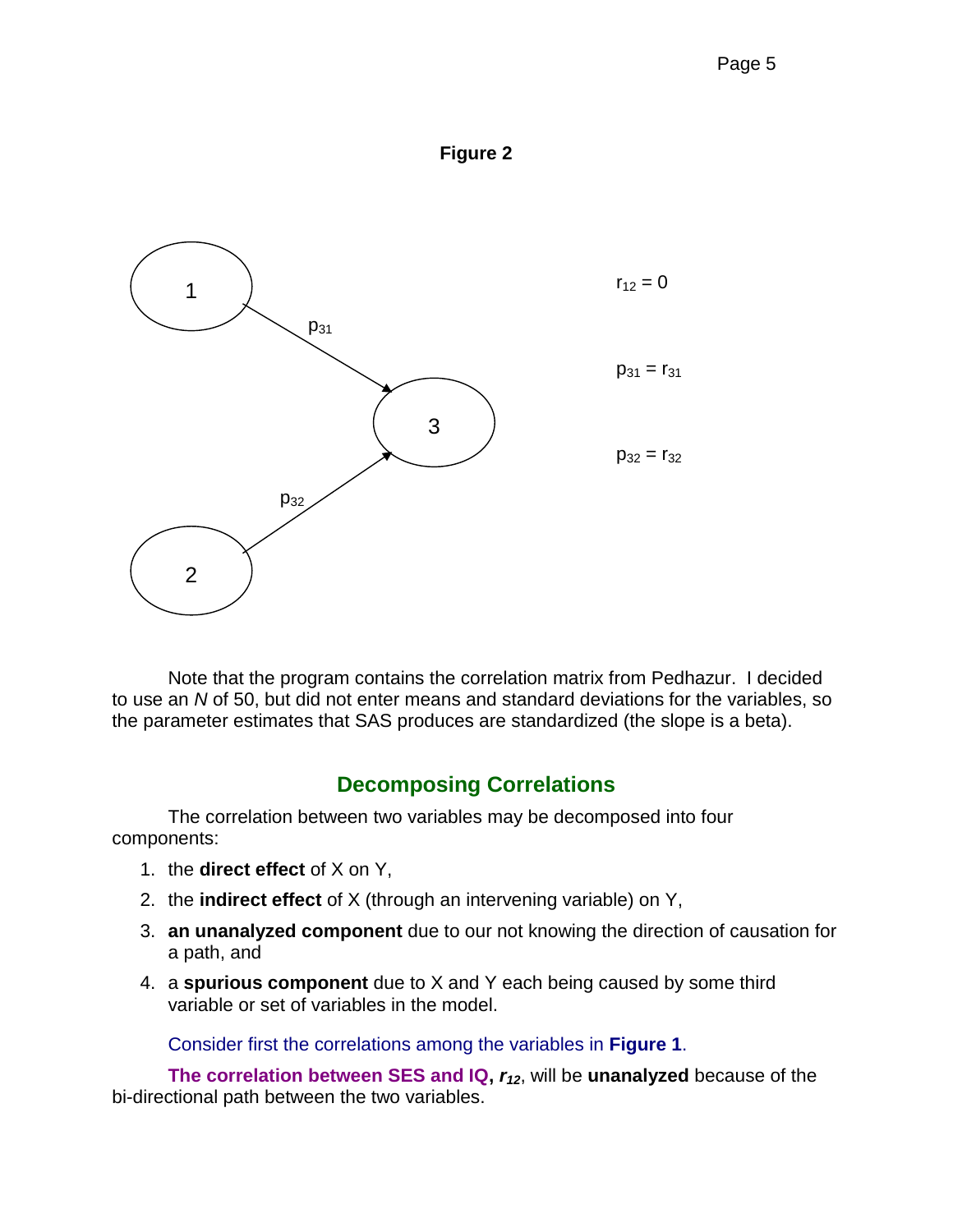**The correlation between SES and nAch,** *r<sup>13</sup>* = .410 is decomposed into:

- *p31***, a direct effect**, SES to nAch, which we already computed to be .398, and
- $p_{32}r_{12}$ , an unanalyzed component, SES to IQ to nAch, whose size = .041(.3) = .012. -- SES could indirectly affect nAch if SES causes changes in IQ which in turn cause changes in nAch, but we do not know the nature of the causal relationship between SES and IQ, so this component must remain unanalyzed.
- When we sum these two components, .398 + .012, we get the value of the original correlation, .410.

**The correlation between IQ and nAch,** *r<sup>23</sup>* = .16, is decomposed into:

- $p_{32}$ , the **direct** effect, = .041 and
- $p_{31}r_{12}$ , an **unanalyzed** component, IQ to SES to nAch, = .398(.3) = .119.
- Summing .041 and .119 gives the original correlation, .16.

**The SES - GPA correlation,** *r<sup>14</sup>* =.33 is decomposed into:

- $p_{41}$ , the **direct** effect, = .009.
- $p_{43}p_{31}$ , the **indirect** effect of SES through nAch to GPA, = .416(.398) = .166.
- $p_{42}r_{12}$ , SES to IQ to GPA, is **unanalyzed**, = .501(.3) = .150.
- $p_{43}p_{32}r_{12}$ , SES to IQ to nAch to GPA, is **unanalyzed**, = .416(.041)(.3) = .005.
- When we sum .009, .166, ,150, and .155, we get the original correlation, .33.
- The **total effect** (or **effect coefficient**) of X on Y equals the sum of X's direct and indirect effects on Y -- that is,  $.009 + .166 = .175$ .

**The IQ - GPA correlation,** *r24*, =.57 is decomposed into:

- $p_{42}$ , a **direct** effect, = .501.
- $p_{43}p_{32}$ , an **indirect** effect through nAch to GPA, = .416(.041) = .017.
- $p_{41}r_{12}$ , **unanalyzed**, IQ to SES to GPA, .009(.3) = .003
- $p_{43}p_{31}r_{12}$ , unanalyzed, IQ to SES to nAch to GPA, = .416(.398)(.3) = .050.
- The original correlation =  $.501 + .017 + .003$ .050 = .57.

**The nAch - GPA correlation,** *r<sup>34</sup>* = .50, is decomposed into:

- $p_{43}$ , the **direct** effect, = .416
- and a **spurious component** due to nAch and GPA sharing common causes SES and IQ
	- o *p41p31***,** nAch to SES to GPA, = (.009)(.398).
	- o *p41r12p32*, nAch to IQ to SES to GPA, = (.009)(.3)(.041).
	- $\circ$  *p*<sub>42</sub>*p*<sub>32</sub>, nAch to IQ to GPA, = (.501)(.041).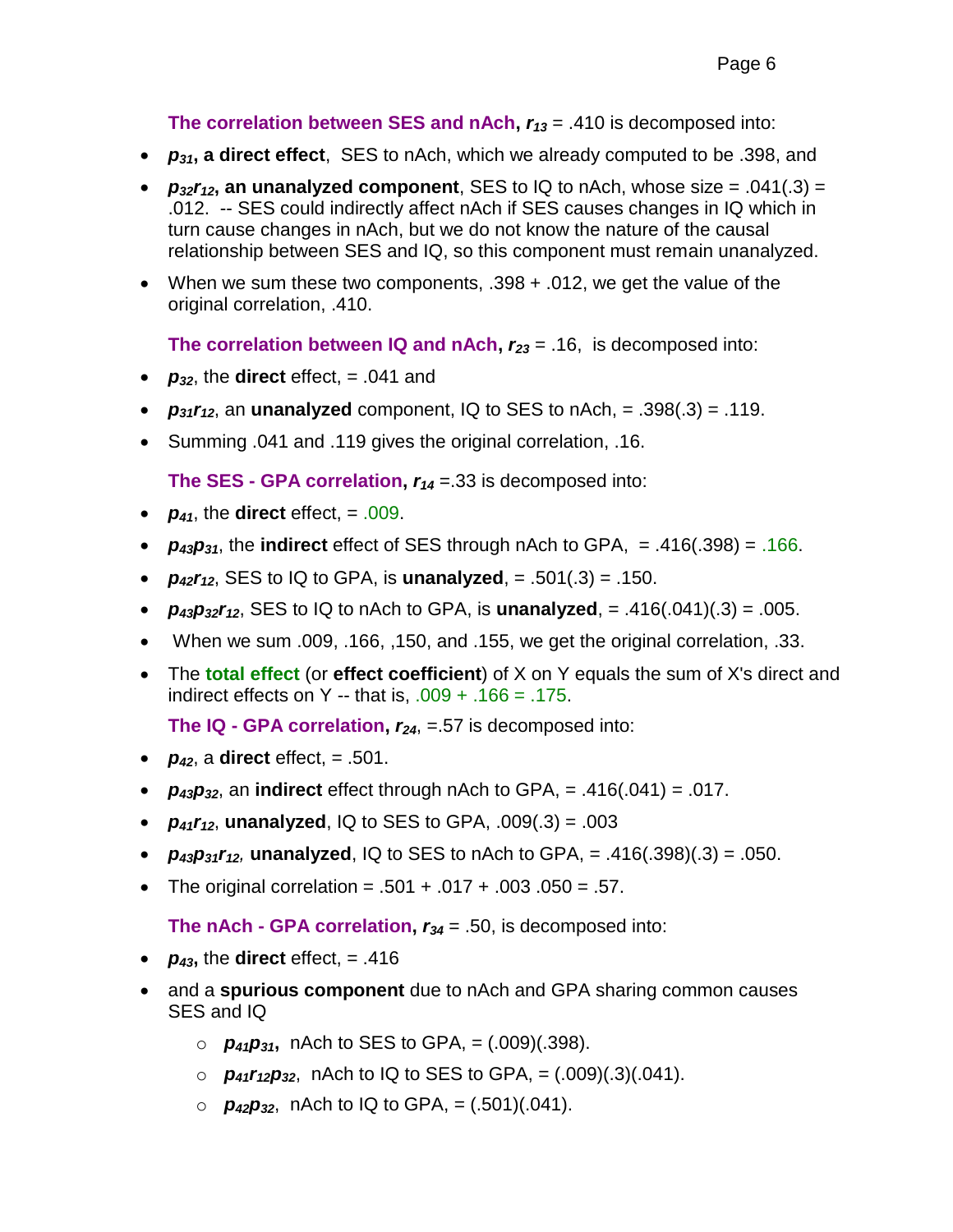- $\rho_{42}r_{12}p_{31}$ , nAch to SES to IQ to GPA, =  $(.501)(.3)(.398)$ .
- o These spurious components sum to .084. Note that in this decomposition elements involving *r<sup>12</sup>* were classified spurious rather than unanalyzed because variables 1 and 2 are common (even though correlated) causes of variables 3 and 4.

Here is a summary of the decomposition of correlations from Figure 1:

| $r_{12}$ = unanalyzed | $r_{13} = p_{31} + p_{32}r_{12}$ | $r_{23} = p_{32} + p_{31}r_{12}$ |  |
|-----------------------|----------------------------------|----------------------------------|--|
|                       | DE U                             | DE U                             |  |

$$
r_{14} = p_{41} + p_{43}p_{31} + (p_{43}p_{32}r_{12} + p_{42}r_{12})
$$
  
DE IE IE  
U  
DE IE  
DE IE

$$
r_{34} = p_{43} + (p_{41}p_{31} + p_{41}r_{12}p_{32} + p_{42}p_{32} + p_{42}r_{12}p_{31})
$$
  
DE  
S

Are you sufficiently confused yet? I get confused doing these decompositions too. Here is a relatively simple set of instructions to help you decide whether a path is direct, indirect, spurious, or unanalyzed: Put your finger on the affected variable and trace back to the causal variable. Now,

- If you cross only one arrowhead, head first, you have a direct effect.
- If you cross two or more arrowheads, each head first, you have an indirect effect.
- If you cross a path that has arrowheads on both ends, the effect is unanalyzed (or possibly spurious)
- Only cross a path not head first when you are evaluating a spurious effect -- that is, where a pair of variables is affected by a common third variable or set of variables. For example, some of the correlation between X and Y below is due to the common cause Z.



 An effect that includes a bidirectional path can be considered spurious rather than unanalyzed if both of the variables in the bidirectional path are causes of both of the variables in the correlation being decomposed, as illustrated below:

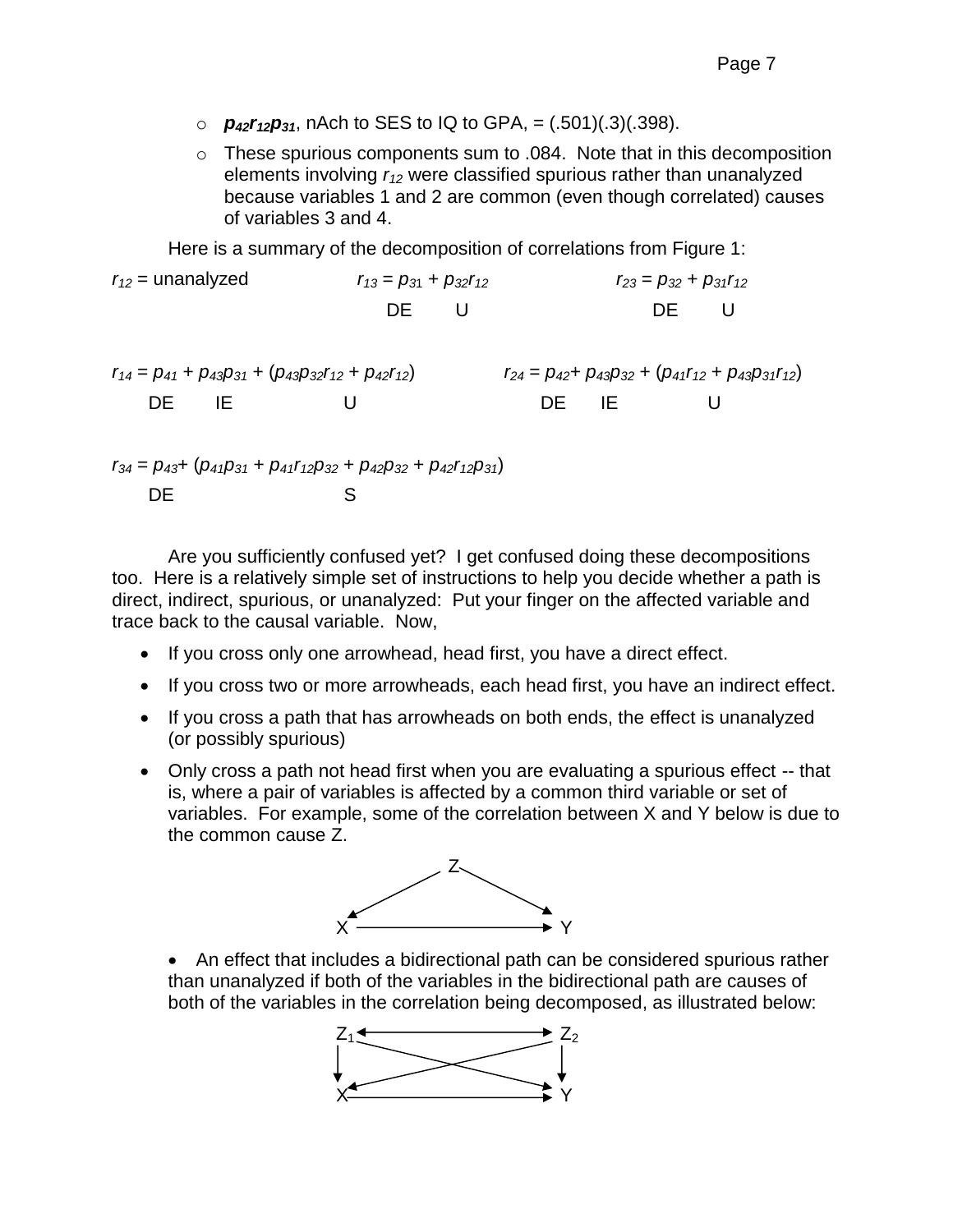Next, consider **Figure 1A**, with SES a cause of variance in IQ.

The *r<sup>12</sup>* is now *p21*, the **direct** effect of SES on IQ.

**The correlation between SES and nAch,** *r<sup>13</sup>* = .410 is decomposed into:

- *p31***, a direct effect**, SES to nAch, .398, and
- $p_{32}p_{21}$ , an indirect effect, SES to IQ to nAch, whose size =  $.041(.3) = .012.$ Note that this indirect effect was an unanalyzed component of *r<sup>13</sup>* in the previous model.
- The **total effect** (or **effect coefficient**) of X on Y equals the sum of X's direct and indirect effects on Y. For SES to nAch, the effect coefficient =  $.398 + .012 = .410$  $r_{13}$ . Note that making SES a cause of IQ in our model only slightly increased the effect coefficient for SES on IQ (by .012).

**The correlation between IQ and nAch,** *r<sup>23</sup>* = .16, is decomposed into:

- $p_{32}$ , the **direct** effect,  $= .041$  and
- $p_{31}p_{21}$ , a **spurious** component, IQ to SES to nAch, = .398(.3) = .119. Both nAch and IQ are caused by SES, so part of the *r<sup>23</sup>* must be spurious, due to that shared common cause rather than to any effect of IQ upon nAch. This component was unanalyzed in the previous model.

**The SES - GPA correlation,** *r<sup>14</sup>* =.33 is decomposed into:

- $p_{41}$ , the **direct** effect, = .009.
- $p_{43}p_{31}$ , the **indirect** effect of SES through nAch to GPA, = .416(.398) = .166.
- $p_{42}p_{21}$ , the **indirect** effect of SES to IQ to GPA, .501(.3) = .150.
- $p_{43}p_{32}p_{21}$ , the **indirect** effect of SES to IQ to nAch to GPA, = .416(.041)(.3) = .005.
- The indirect effects of SES on GPA total to .321. The total effect of SES on GPA  $= .009 + .321 = .330 = r<sub>14</sub>$ . Note that the indirect and total effects of SES upon GPA are greater in this model than in the previous model. Considering SES a cause of variance in IQ moved what otherwise would be SES' unanalyzed effects into its indirect effects.

**The IQ - GPA correlation,** *r24*, =.57 is decomposed into:

- $p_{42}$ , a **direct** effect, = .501.
- $p_{43}p_{32}$ , an **indirect** effect through nAch to GPA, = .416(.041) = .017.
- $p_{41}p_{21}$ , spurious, IQ to SES to GPA, .009(.3) = .003 (IQ and GPA share the common cause SES).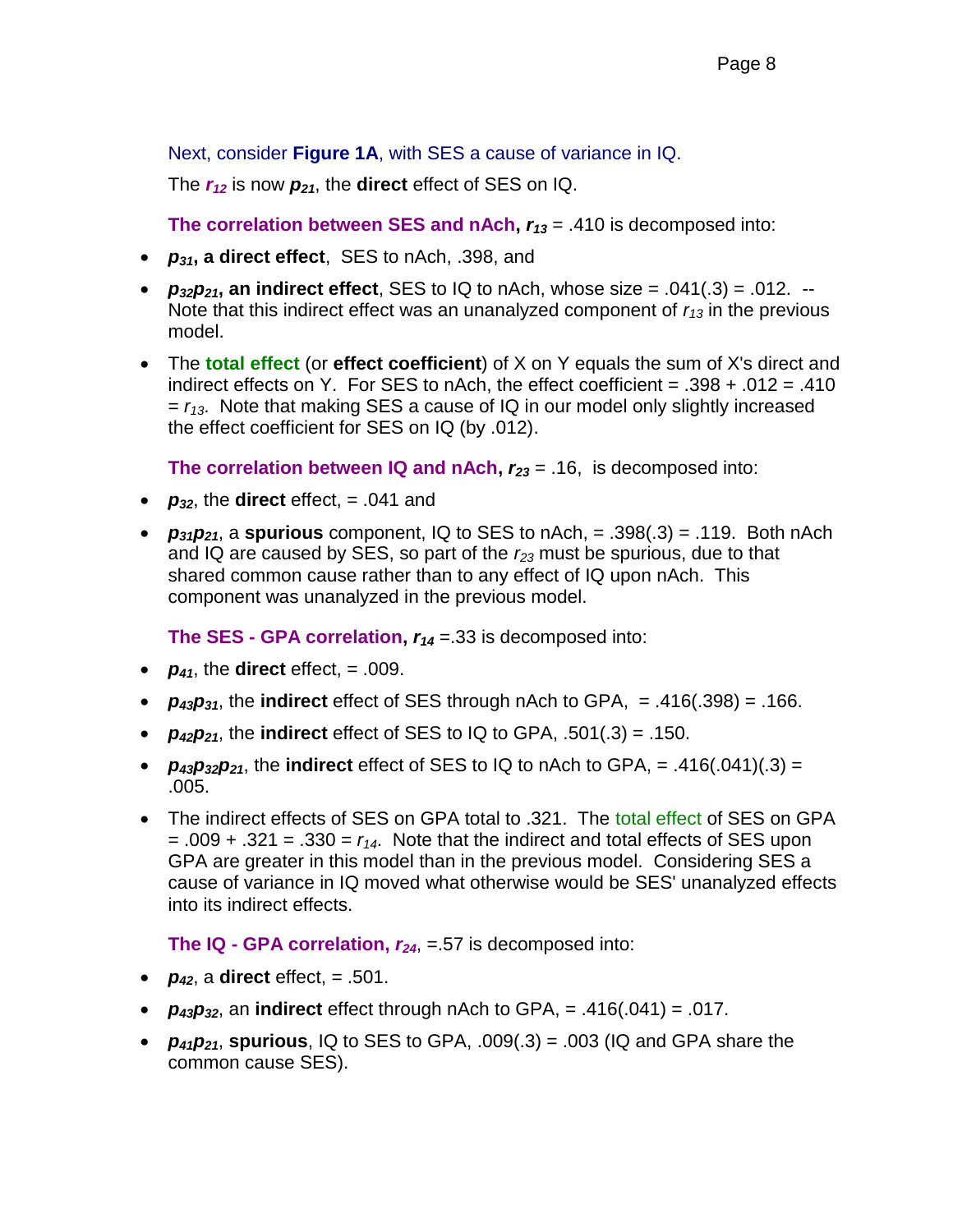- $p_{43}p_{31}p_{12}$ , spurious, IQ to SES to nAch to GPA, .416(.398)(.3) = .050 (the common cause also affects GPA through nAch).
- The total effect of IQ on GPA = DE + IE = .501 + .017 = .518 =  $r_{24}$  less the spurious component.

**The nAch - GPA correlation,**  $r_{34} = .50$ **, is decomposed in exactly the same way** it was in the earlier model.

Here is a summary of the decompositions for the correlations in Figure 1A:

 $r_{12} = p_{21}$   $r_{13} = p_{31} + p_{32}p_{21}$   $r_{23} = p_{32} + p_{31}p_{21}$ DE IE DE S

$$
r_{14} = p_{41} + (p_{43}p_{31} + p_{43}p_{32}p_{21} + p_{42}p_{21})
$$
  
DE 
$$
r_{24} = p_{42} + p_{43}p_{32} + (p_{41}p_{21} + p_{43}p_{31}p_{21})
$$
  
DE 
$$
r_{15} = p_{42} + p_{43}p_{32} + (p_{41}p_{21} + p_{43}p_{31}p_{21})
$$

*r<sup>34</sup>* = *p<sup>43</sup>* + (*p41p<sup>31</sup>* + *p41p21p<sup>32</sup>* + *p42p<sup>32</sup>* + *p42p21p31*) DE S

#### **Overidentified Models**

Consider a simple three variable model where  $r_{12} = r_{23} = .50$  and  $r_{13} = .25$ . In Figure 3A and Figure 3B are two different "**just-identified**" models of the causal relationships among these three variables. In a just-identified model (aka "saturated model" there is a direct path (not through an intervening variable) from each variable to each other variable. In such a model the fit between the data and the model will always be perfect. Note that the decomposed correlations for both models can be used to "reproduce" the original correlations perfectly, even though the two models present quite different pictures of the casual relationships among the variables.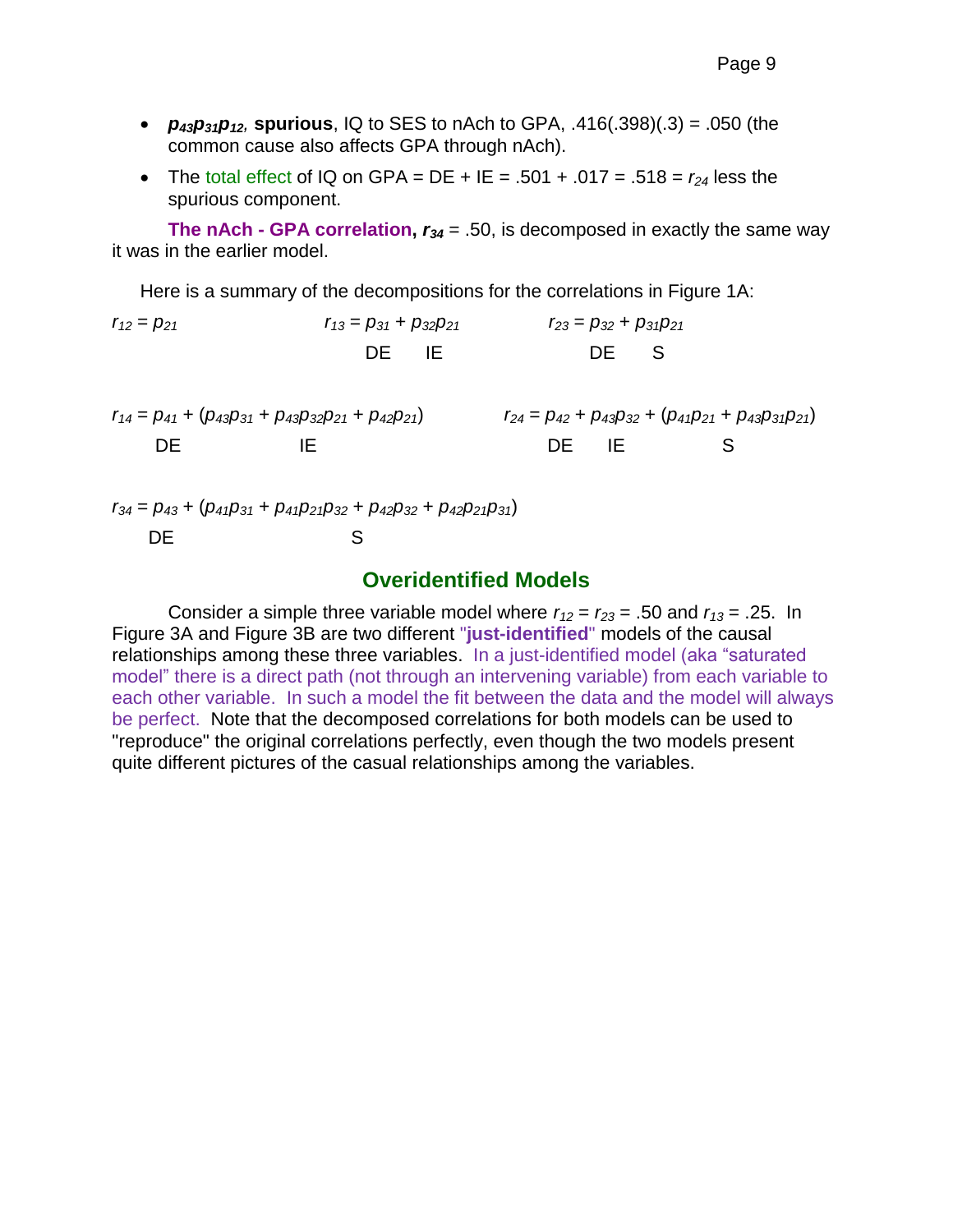**Model A:**  $r_{12} = r_{23} = .50$  and  $r_{13} = .25$ 



**Figure 3B**

**Model B:**  $r_{12} = r_{23} = .50$  and  $r_{13} = .25$ 

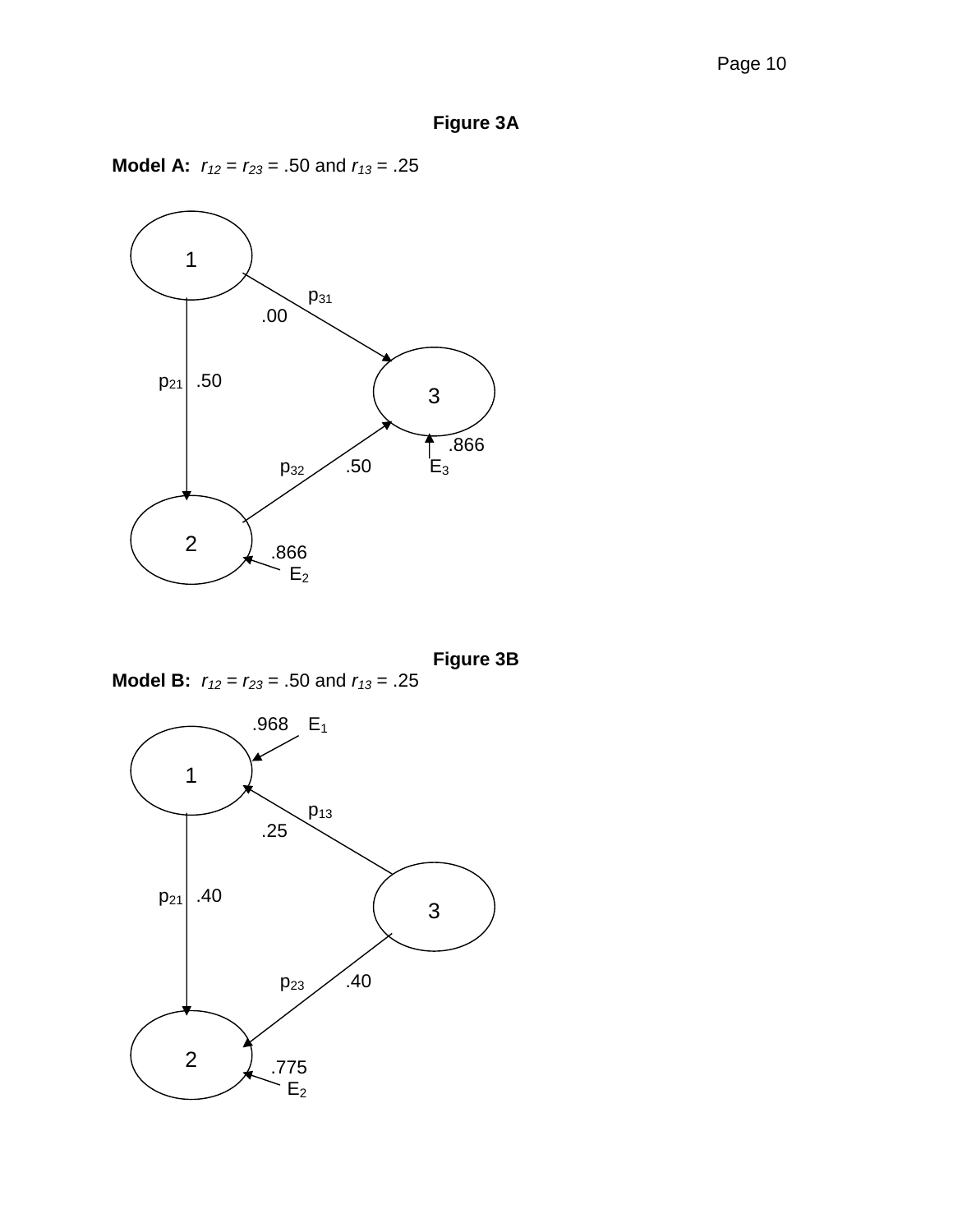|                | Model A                   | Model B                 |
|----------------|---------------------------|-------------------------|
| $r_{12} = .50$ | $p_{21} = .50$            | $p_{21} + p_{23}p_{13}$ |
|                | .50                       | $.40 + .10$             |
|                | DE                        | DE + spurious component |
| $r_{13} = .25$ | $p_{31} + p_{32}p_{31}$   | $p_{31}$                |
|                | $0.00 + .25$              | .25                     |
|                | $DE + IE$                 | <b>DE</b>               |
| $r_{23} = .50$ | $p_{32}$ + $p_{31}p_{21}$ | $p_{23} + p_{21}p_{13}$ |
|                | $.50 + 0.00$              | $40 + .10$              |
|                | $DE + spurious$           | $DE + IE$               |

In Figure 4A and Figure 4B are two "**overidentified**" models, models in which at least one pair of variables are not connected to each other by direct paths. In Model A it is hypothesized that 1 causes 2, 2 causes 3, and there is no direct effect of 1 on 3. In B it is hypothesized that 2 causes both 1 and 3 with no nonspurious effect between 1 and 3. Both models attempt to explain the *r<sup>13</sup>* in the absence of any direct effect of 1 on 3.

**Figure 4A**

**Model A:** *r<sup>12</sup>* = *r<sup>23</sup>* = .50 and *r<sup>13</sup>* = .25

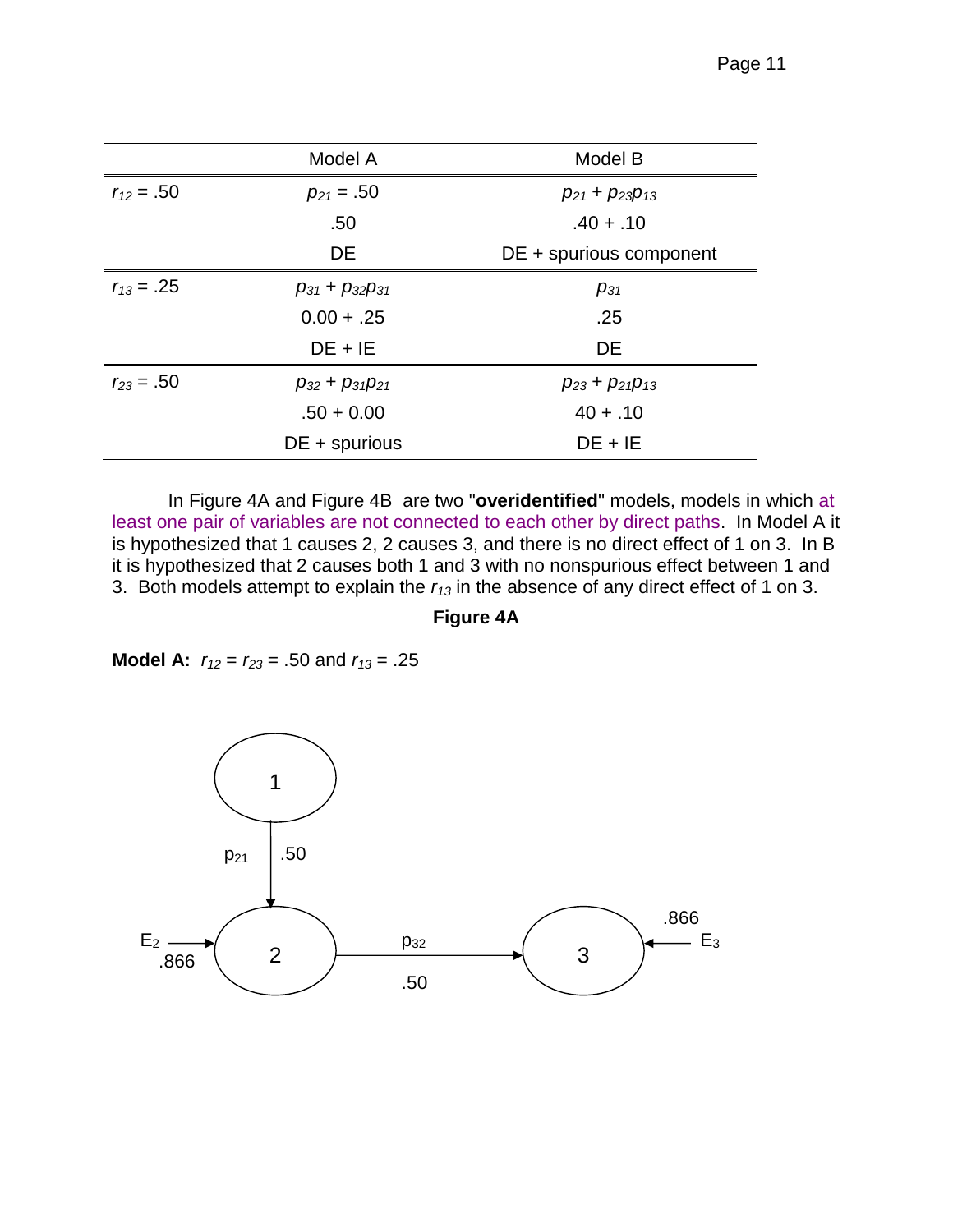**Model B:**  $r_{12} = r_{23} = .50$  and  $r_{13} = .25$ 



- In Model A,  $r_{13} = p_{32}p_{21} = .5(.5) = .25 = \text{IE of 1 through 2 on 3.}$
- In Model B,  $r_{13} = p_{32}p_{21} = .5(.5) = .25$  = spurious correlation between 1 and 3 due to their sharing 2 as a common cause.

One may attempt to determine how well an overidentified path model fits the data by checking how well the original correlation matrix can be reproduced using the path coefficients. Any just-identified model will reproduce the correlation matrix perfectly. However, two radically different overidentified models may reproduce the correlation matrix equally well. For our overidentified models A and B,  $r_{13} = p_{32}p_{21}$  in A = .25 =  $p_{32}p_{21}$  in B. That is, A and B fit the data equally well (perfectly). Being able to reproduce the correlation matrix should lend support to your model in the sense that you have attempted to refute it but could not, but it does not in any way "prove" your model to be correct -- other models may pass the test just as well or even better!

Consider another overidentified model, based on the same data used for all models in Figures 3 and 4. As shown in Figure 5, this model supposes that 3 affects 1 directly and 2 only indirectly. That is, *r<sup>23</sup>* is due only to an indirect effect of 3 on 2. The  $r_{23}$  here decomposes to  $p_{21}p_{13} = (.50)(.25) = .125$ , the IE of 3 through 1 on 2 -- but the original *r<sup>23</sup>* = .50. This model does such a lousy job of reproducing *r<sup>23</sup>* that we conclude that it is not supported by the data.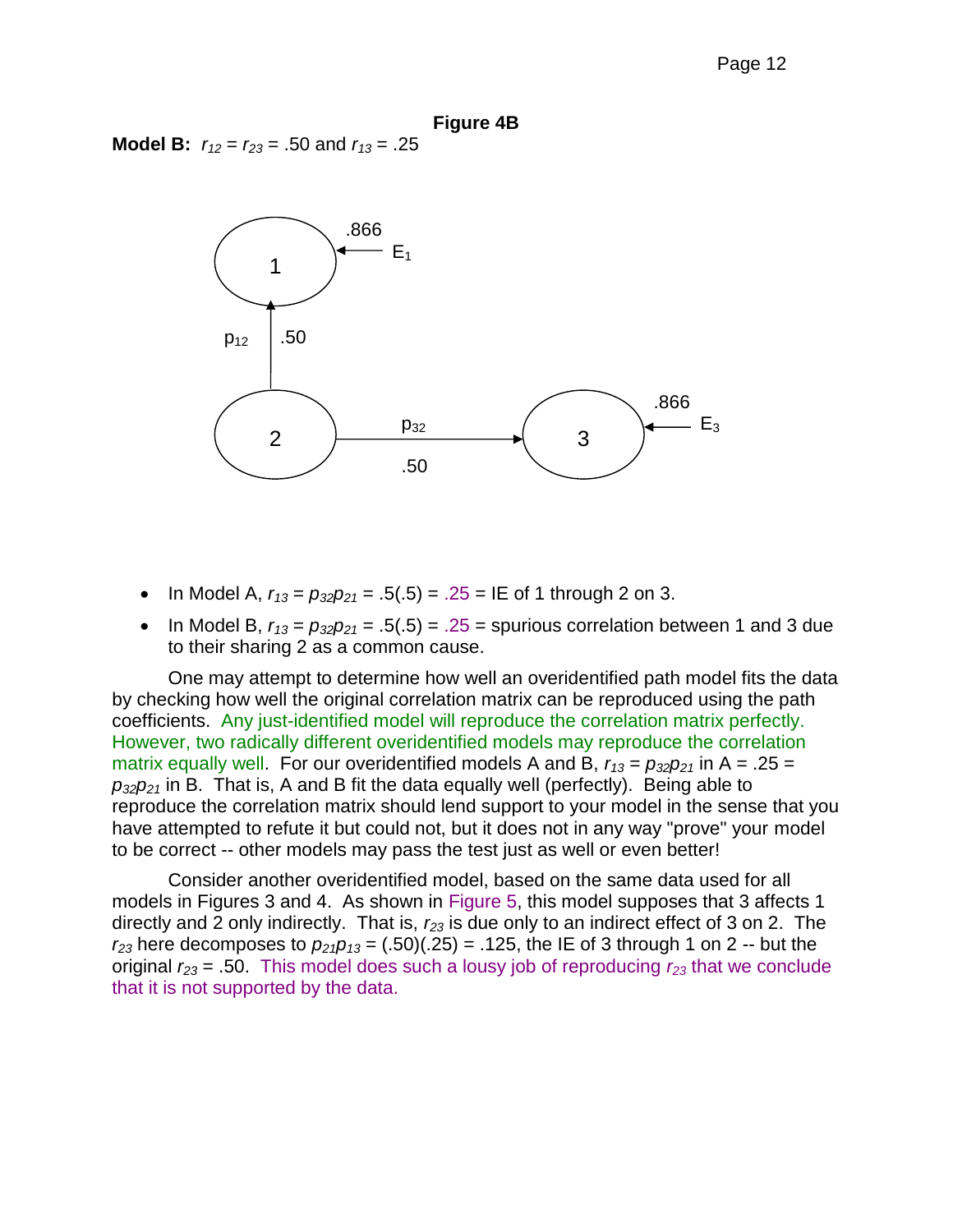

Let us now consider an overidentified model based on Figure 1. As shown in Figure 6, we hypothesize no direct effects of SES on GPA or of IQ on nAch, and we choose not to directionalize the SES - IQ relationship. Since nAch is now caused only by SES and  $E_3$ ,  $p_{31} = r_{13}$ . Since GPA is now directly affected only by nAch and IQ (and E<sub>4</sub>), we regress GPA on nAch and IQ and obtain  $\beta_{42.3} = p_{42} = .503$  and  $\beta_{43.2} = p_{43} = .420$ **Path-1.sas** includes computation of the path coefficients for the model in Figure 6: Figure\_6: MODEL GPA = IQ NACH;



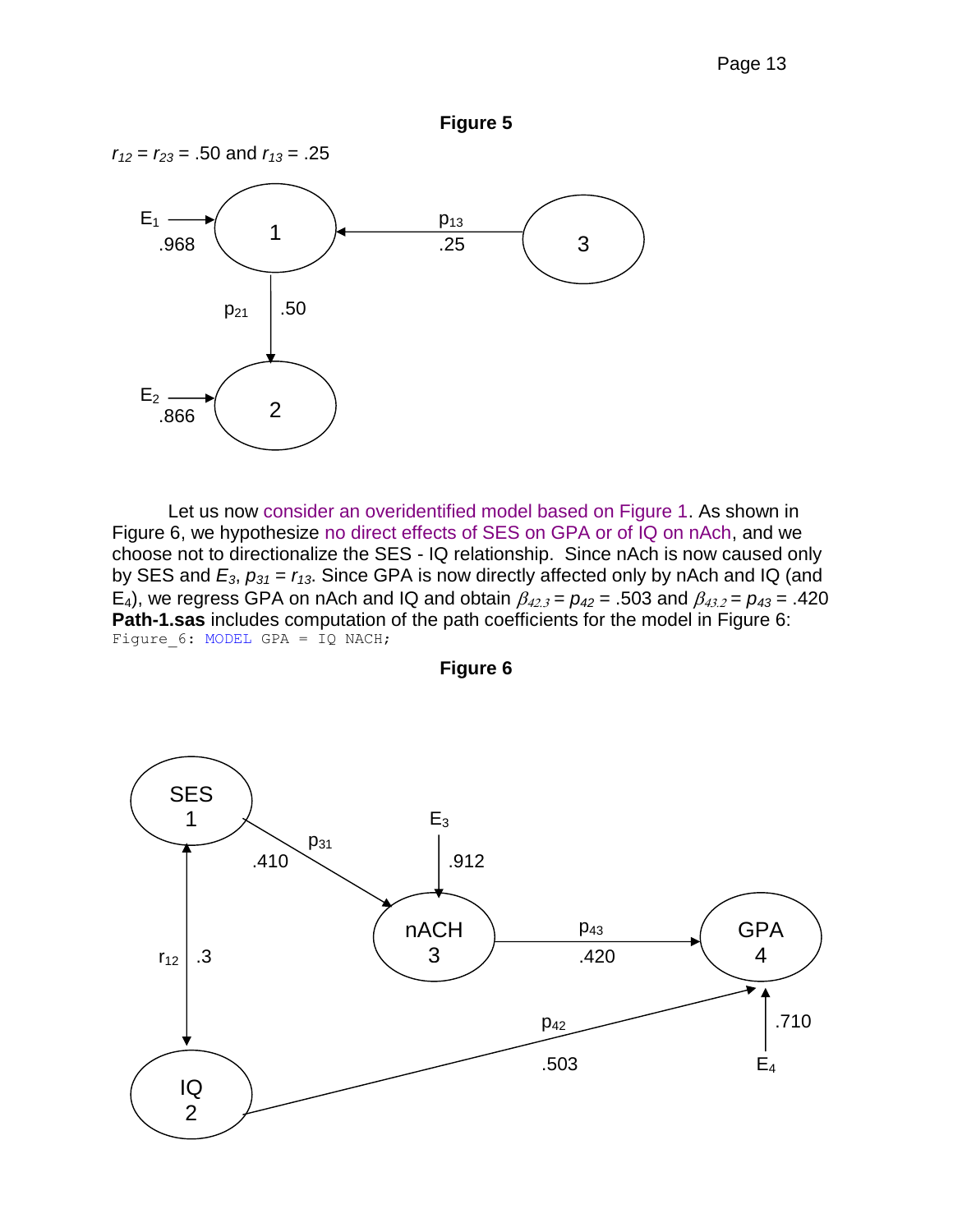Now, to see how well this overidentified model fits the data, we reproduce the original correlations (*rr* = reproduced correlation coefficient, *r* = original coefficient)

$$
rr_{12} = r_{12} = .3
$$
  
\nU  
\nDE  
\n
$$
rr_{14} = p_{43}p_{31} + p_{42}r_{12} = .172 + .151 = .323
$$
  
\n
$$
rr_{23} = p_{31}r_{12} = .123
$$
  
\n
$$
rr_{24} = p_{42} + p_{43}p_{31}r_{12} = .503 + .052 = .555
$$
  
\n
$$
rr_{34} = p_{43} + p_{42}r_{12}p_{31} = .420 + .062 = .482
$$
  
\n
$$
r_{15} = 500
$$
  
\n
$$
r_{16} = 500
$$
  
\n
$$
r_{17} = 500
$$
  
\n
$$
r_{18} = 500
$$
  
\n
$$
r_{19} = 500
$$
  
\n
$$
r_{10} = 500
$$
  
\n
$$
r_{11} = 500
$$
  
\n
$$
r_{12} = 500
$$
  
\n
$$
r_{13} = p_{13} + p_{12}r_{12}p_{31} = .420 + .062 = .482
$$
  
\n
$$
r_{13} = 500
$$

Note that there are relatively small discrepancies between the reproduced correlations and the original correlations, indicating that the model fits the data well.

See [output from PROC CALIS](http://core.ecu.edu/psyc/wuenschk/MV/SEM/Pedhazur_Calis.pdf) showing analysis of the saturated model and the overidentified model.

Path analysis models are frequently much more complex than those we have covered so far. Such a complex model is presented in Figure 7. The X's are Fathers' education, Fathers' occupation, and number of siblings. The Y's are subjects' education, occupation, and income. Subjects were "non-Negro men, 35-44 age group." Path coefficients to  $Y_1$  were obtained by regressing  $Y_1$  on  $X_1$ ,  $X_2$ , and  $X_3$ ; to  $Y_2$  by regressing  $Y_2$  on  $Y_1$ ,  $X_1$ ,  $X_2$ , and  $X_3$ ; and to  $Y_3$  by regressing  $Y_3$  on  $Y_1$ ,  $Y_2$ ,  $X_1$ ,  $X_2$ , and  $X_3$ . Run **Path-1.sas** to see the computation of the path coefficients for the models in Figures 1, 6, and 7.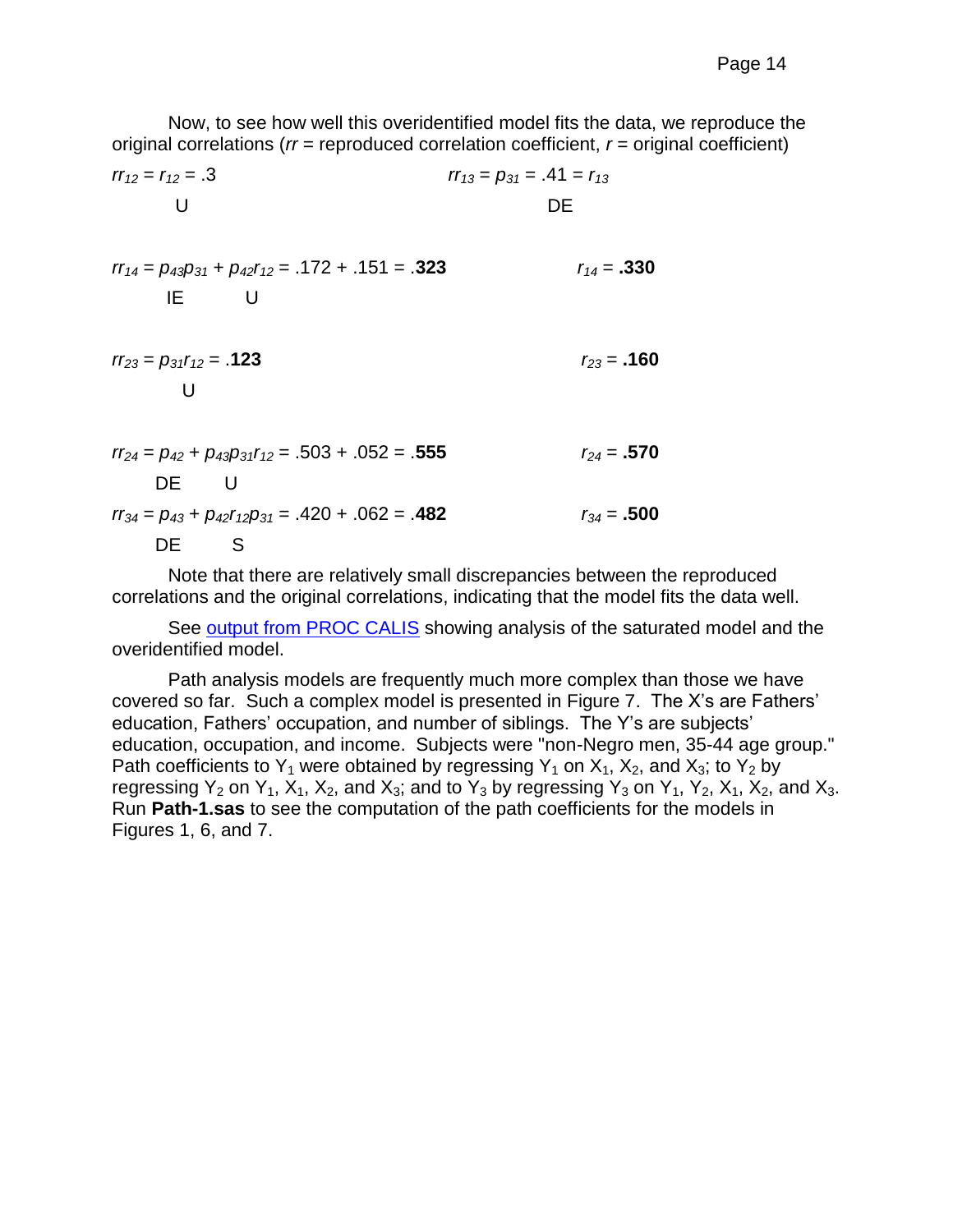



# **Trimming Models**

Starting with a just-identified model, one may want to do some "**theory trimming**" -- that is, evaluate whether or not dropping one or more of the paths would substantially reduce the fit between the model and the data. For example, consider the model in Figure 7. We regressed  $Y_1$  on  $X_1$ ,  $X_2$ , and  $X_3$  to obtain the path coefficients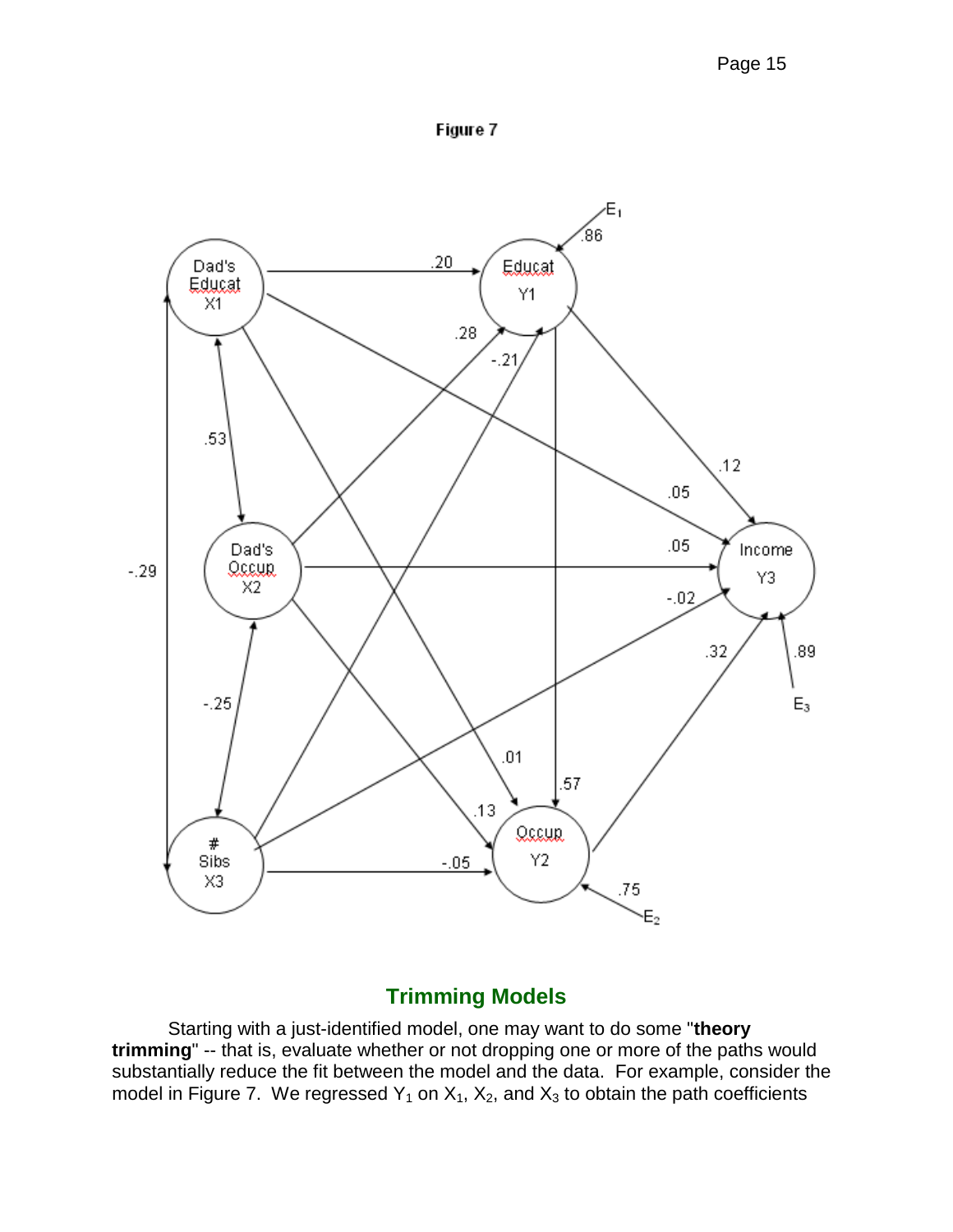(Beta weights) to  $Y_1$ . If we wished to use statistical significance as our criterion for retaining a coefficient, we could delete any path for which our multiple regression analysis indicated the Beta was not significantly different from zero. One problem with this approach is that with large sample sizes even trivially small coefficients will be "statistically significant" and thus retained. One may want to include a "meaningfulness" criterion and/or a minimum absolute value of Beta for retention. For example, if  $|\beta|$  < .05, delete the path; if  $.05 < |\beta| < .10$  and the path "doesn't make (theoretical) sense," delete it. In Figure 7 all paths to Education are large enough to pass such a test.

Consider Occupation regressed on Education, Dad's Education, Dad's Occupation, and Sibs. The Beta for Dad's Education is clearly small enough to delete. We might also decide to delete the path from Sibs if it does not seem sensible to us that one's occupation be directly affected by the number of sibs one has. Of course, deleting one predictor will change the Beta weights of remaining predictors, so one may want to delete one variable at a time, evaluating all remaining predictors at each step. If you are eliminating two or more predictors at one stage (for example, Dad's Education and Sibs to Occupation) and wish to test whether simultaneously eliminating them significantly affects the model at that stage, use a partial *F* test.

For Income regressed on all other variables, it appears that the direct paths from Dad's Education, Dad's Occupation, and Sibs could all be eliminated. Notice, however, that we have evaluated this model in three separate stages. It is possible that eliminating one path might not have a significant effect on the model at that stage, but nonetheless might have a significant effect on the entire model. Later I shall show you how to test the entire model.

Perhaps the most serious criticism of the sort of theory trimming described above is that it is applied a posteriori. Some argue that the data should not be allowed to tell one which hypotheses to test and which not to test. One should always feel more comfortable with a priori trimming, that is, trimming that is supported on theoretical grounds. To some extent, that is the function of the "meaningfulness" criterion I mentioned earlier. We might have a priori suspicions that a particular path is not important, but include it in our just identified model anyhow, later trimming it away if the data results in it receiving the low Beta we expected.

#### **Evaluating Trimmed Models**

Once one has trimmed away some paths (a priori or a posteriori) from a just identified model, e is left with an overidentified model. Specht (On the evaluation of causal models, *Social Science Research*, 1975, *4*, 113-133) developed a goodness of fit statistic (*Q)* to measure how well a trimmed model fits the data (the reproduced correlation coefficients differ little from the observed correlation coefficients) and a test statistic (*W*) to test the null hypothesis that the trimmed model fits the data as well as does the just-identified model. If our trimmed model is not significantly different from the just-identified model, then we feel more comfortable with it. The flaw in this is that even a poorly fitting model will not differ significantly from the just-identified model if sample size (and thus power) is low, and a good fitting model will differ significantly from the just-identified model if sample size (and power) is large. Specht's Q seems to have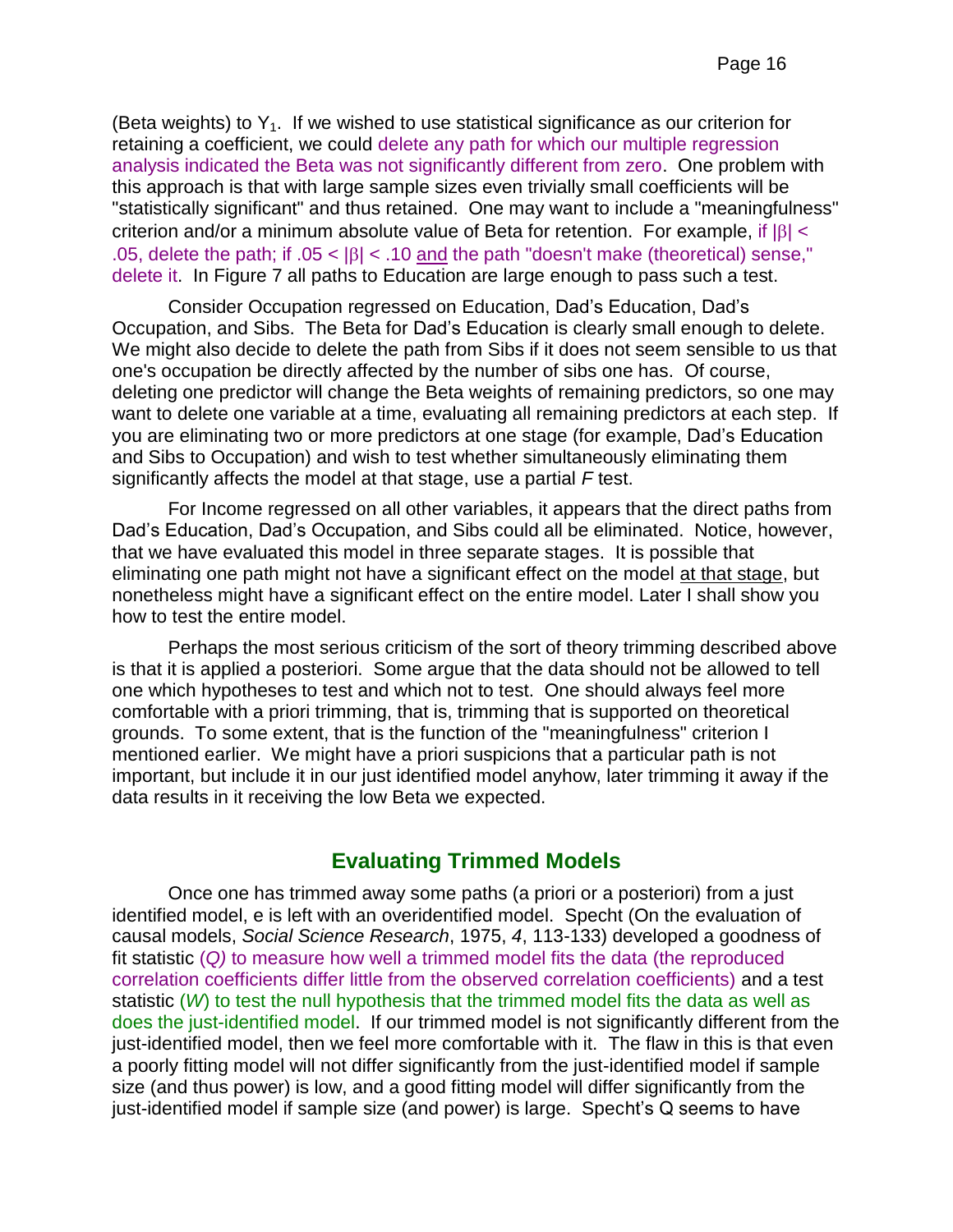been replaced by more modern goodness of fit statistics. I have not seen it in modern statistical packages. If you would like to learn a bit about Specht's Q and W, see my document [Specht's Goodness of Fit Estimate and Test for Path Analyses](http://core.ecu.edu/psyc/wuenschk/MV/SEM/Path-Specht.docx) . See [http://davidakenny.net/cm/fit.htm](Measuring%20Model%20Fit%20(David%20A%20Kenney)) for a summary of some commonly used modern goodness of fit indices.

### **PROC CALIS**

These days path analyses are typically conducted using software that makes it a lot easier to do the analysis than what I have shown above using Proc Reg. In SAS, [Proc Calis](http://core.ecu.edu/psyc/wuenschk/MV/SEM/Pedhazur_Calis.pdf) can be used to conduct the complete analysis, including computation of the effect coefficients, which ounce were tediously computed by [matrix algebra.](http://core.ecu.edu/psyc/wuenschk/MV/SEM/Path_Effect-Coefficients_Matrix.docx) Please do look at the Proc Calis document linked above. I shall include part of the output here.

The model in Figure 1 is saturated -- that is, there is a direct path from each variable to each other variable. With a saturated model, the fit between data and model will be perfect. The observed correlations can be perfectly reconstructed from the decomposed correlation. The chi-square that tests the null that the fit is perfect will have a value of zero, indicating perfect fit. Here is the goodness of fit output:

| <b>Fit Summary</b>               |                                         |        |
|----------------------------------|-----------------------------------------|--------|
|                                  | <b>Modeling Info N Observations</b>     | 10000  |
|                                  | <b>N</b> Variables                      | 4      |
|                                  | <b>N</b> Moments                        | 10     |
|                                  | <b>N</b> Parameters                     | 10     |
|                                  | <b>N Active Constraints</b>             | 0      |
| <b>Absolute Index Chi-Square</b> |                                         | 0.0000 |
|                                  | <b>Chi-Square DF</b>                    | 0      |
|                                  | Pr > Chi-Square                         |        |
|                                  | Root Mean Square Residual (RMSR) 0.0000 |        |
|                                  | <b>Goodness of Fit Index (GFI)</b>      | 1.0000 |

Since this is a saturated model, the fit is perfect.

Now I remove from the model the direct path from IQ to nACH and from SES to GPA. The model is no longer saturated. Look at the goodness of fit statistics now: